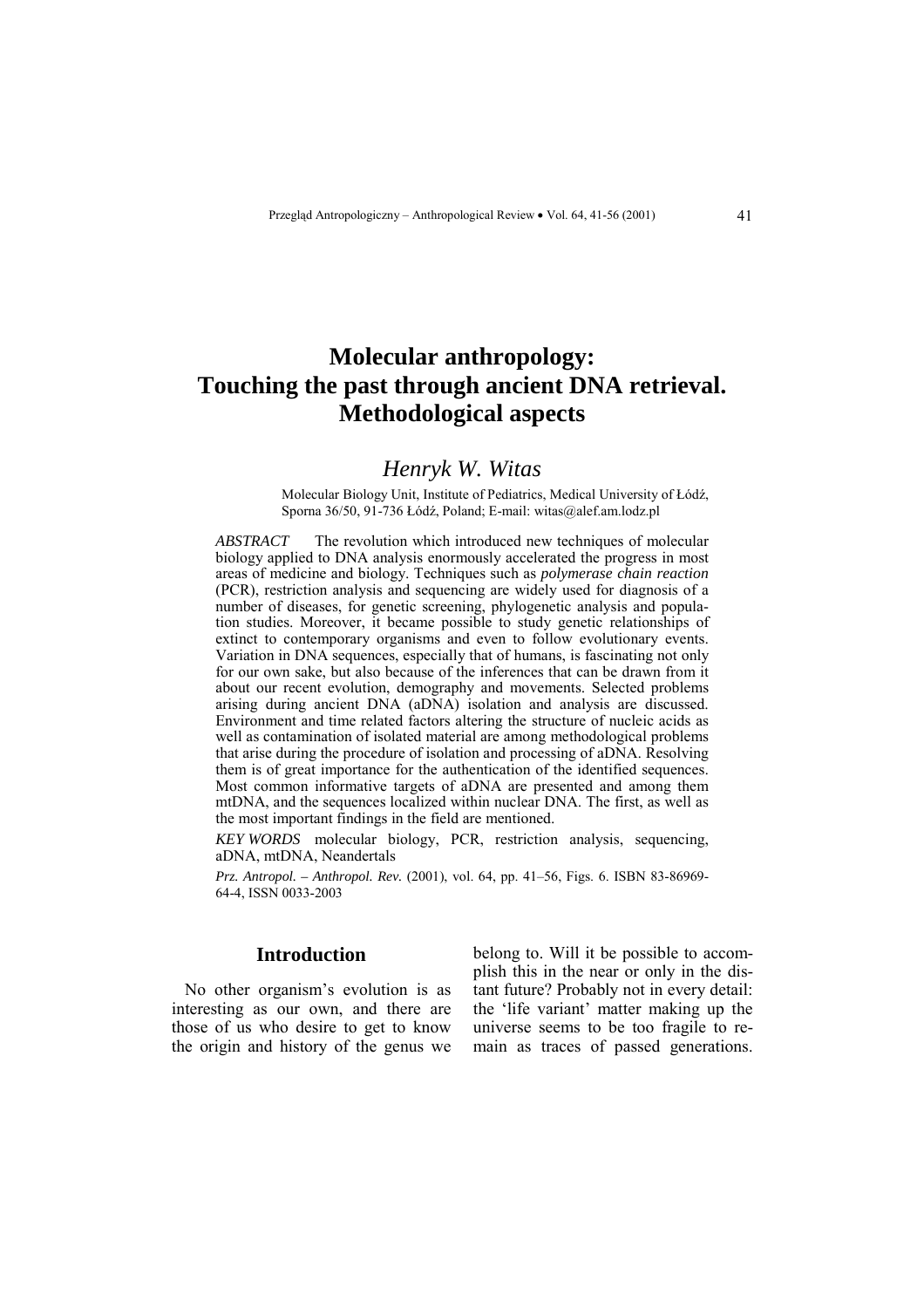Until recently all records of human and few other species' past presence on Earth were identified by means of the comparative morphology of fossils, the remains left and retained due to the specific conditions of the environment.

Trapping the past' is the term which describes what molecular evolutionists as well as molecular anthropologists attempt to do, and what paleontologists do every day. The difference between them consists in the fact that they are interested in different kinds of details within fossilized remains. The kind of information the paleontologist is looking for is reduced to morphological details in describing appearance, and consequently behavior or even habits of a studied organism. By contrast, representatives of a completely new branch of science follow the primary structure of the most informative macromolecule, i.e., deoxyribonucleic acid (DNA). The advent of molecular genetic characterization of prehistoric and historic individuals, and even populations, was made possible by two contemporaneous discoveries. The first one was authored by Mullis in 1983 (see MULLIS and FALOONA [1987]). He proposed an elegant method, *polymerase chain reaction*, which enzymatically amplifies a low number of DNA copies into millions, available for further molecular analysis. The other, by PÄÄBO [1986], showed that nucleic acids found in remains of ancient specimens were frequently preserved well enough to be recovered and analyzed. Almost at the same time, phylogenetically informative sequences of mitochondrial DNA were isolated from a museum specimen of *Equus quagga* and retrieved for the first time by HIGUCHI *et al*. [1984].

# **What happens to the nucleic acid after the death of an organism?**

The term 'ancient nucleic acid' (aDNA or aRNA) covers any trace or bulk of molecules originating from dead organisms or their parts or extracorporeally encountered DNA or RNA. Probably all biological macromolecules that form living organisms begin to decompose spontaneously after death and the rate of the process is dependent on environmental characteristics and time. At neutral pH and 100°C egg-white lysozyme has half-life of only a few minutes, mainly due to deamidation of asparagine residues [AHERN and KLIBA-NOV 1985]. The lower the temperature, the longer the half-life; with every 10°C-drop, a threefold decrease in reaction rate is observed. Nucleic acids, together with other macromolecules, undergo spontaneous degradation and RNA, in particular, is very susceptible to it. DNA is much more resistant due to the lack of  $2^{\prime}$ -OH group in the sugar. In single-stranded DNA, each cytosine is converted to uracil with a half-life of about 200 years. A double strand protects extremely well against deamination and the rate of hydrolytic cytosine alteration was described as only 0.5% of that when present in a single strand. This extends the half-life of the compound under the same defined circumstances to at least 30 kyr [FREDERICO *et al*. 1990]. The sites of hydrolytic and oxidative attack against DNA's structural integrity are shown in Fig. 1.

After an organism dies the digestion of its macromolecules by endogenous nucleases begins. This results in partial degradation of DNA which is a mecha-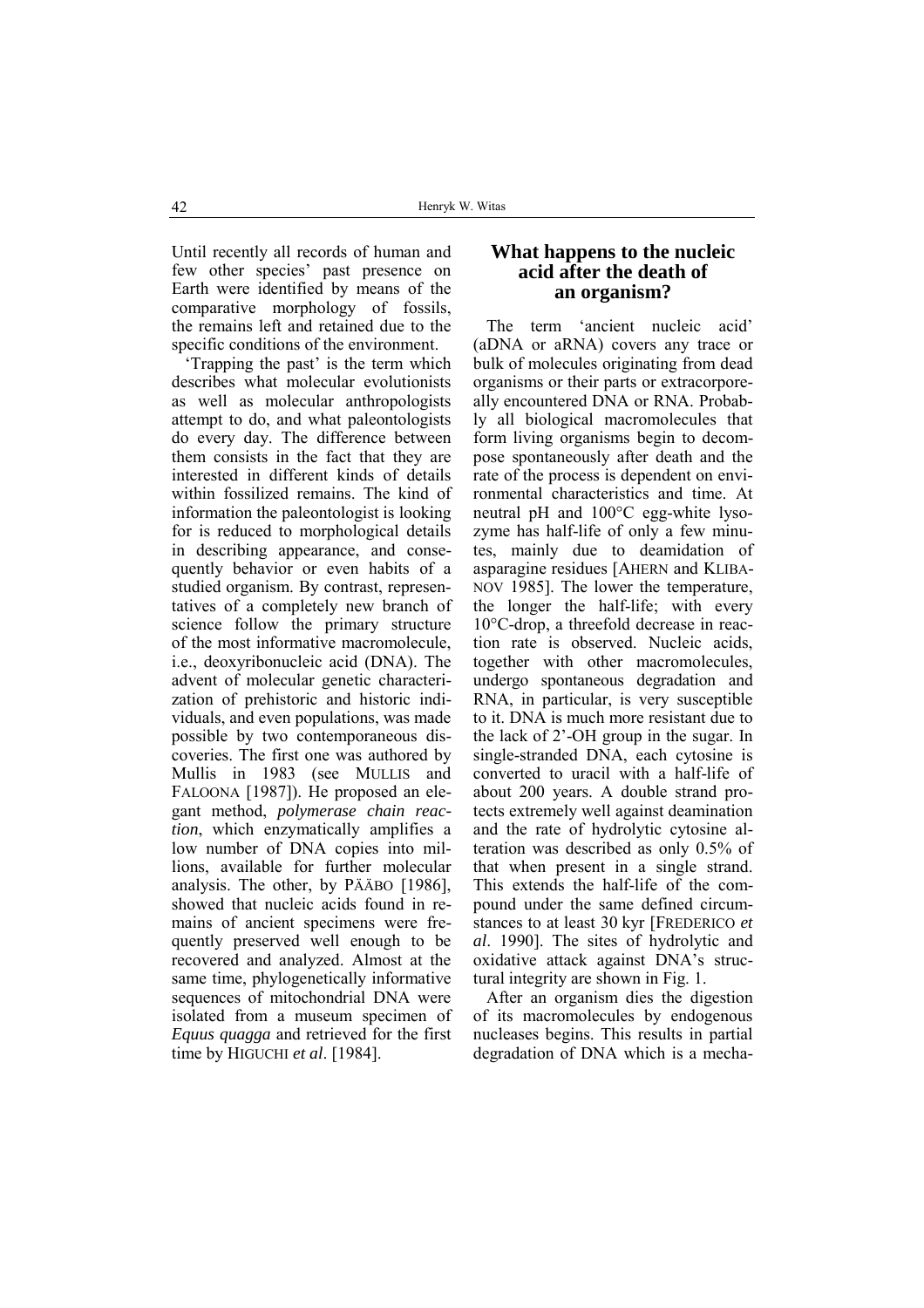

Fig. 1. The scheme of the DNA structure and the localization of possible alterations. Sites susceptible to hydrolytic attack are marked with *arrows* and those susceptible to oxidation are marked with *asterisks*. The main site of destruction is located between sugar and purine.

nism leading to the formation of basic structural units, i.e., mononucleotides. The time interval between the presence of native DNA molecules and their complete destruction depends on the specific physical and chemical nature of the environment they interact with. Some specimens may stand the test of time for centuries or even millennia. The information enclosed in aDNA may be inaccessible due to particular obstacles

preventing the process of ancient nucleic acid retrieval. The faster the rate of dehydration of the specimen and the lower the temperature and/or the higher the salt concentration in its close environment, the longer is the retention of the original shape and condition of aDNA. Such factors may restrict or even inhibit the destructive activity of endonucleases. Also, during isolation, amplification, restriction analysis or sequencing (if they are not carefully enough carried out) the structure of aDNA may be altered (Fig. 2), which is frequently observed [KOLMAN and TUROSS 2000].

Depurination, deamination and oxidation (as shown in Fig. 1) occur and disrupt the process of aDNA retrieval. Apurinic sites are lesions that block polymerization of a newly synthesized strand. Besides, the factors which affect and destroy the molecule, and thus dramatically limit the number of fragments to be amplified, are also the factors influencing PCR, e.g., hydantoins (Fig. 2). Even if an adequate number of long enough fragments to be amplified is present in the sample and lack of inhibition of PCR allows amplification of the template, some limitations of the polymerization reaction are still observed. Deaminated nucleotides, e.g., uracil, a product of cytosine modification, may affect the sequence expected since it is being inserted into the synthesized amplicon structure [PÄÄBO 1989].

The presence of oxygen and water is a source of oxygen free radicals. Even their traces are destructive to DNA's molecular integrity, and the initiation of the disintegration process is only a function of environmental features and time. Probably one of the main reasons why the nucleus (as an organelle) was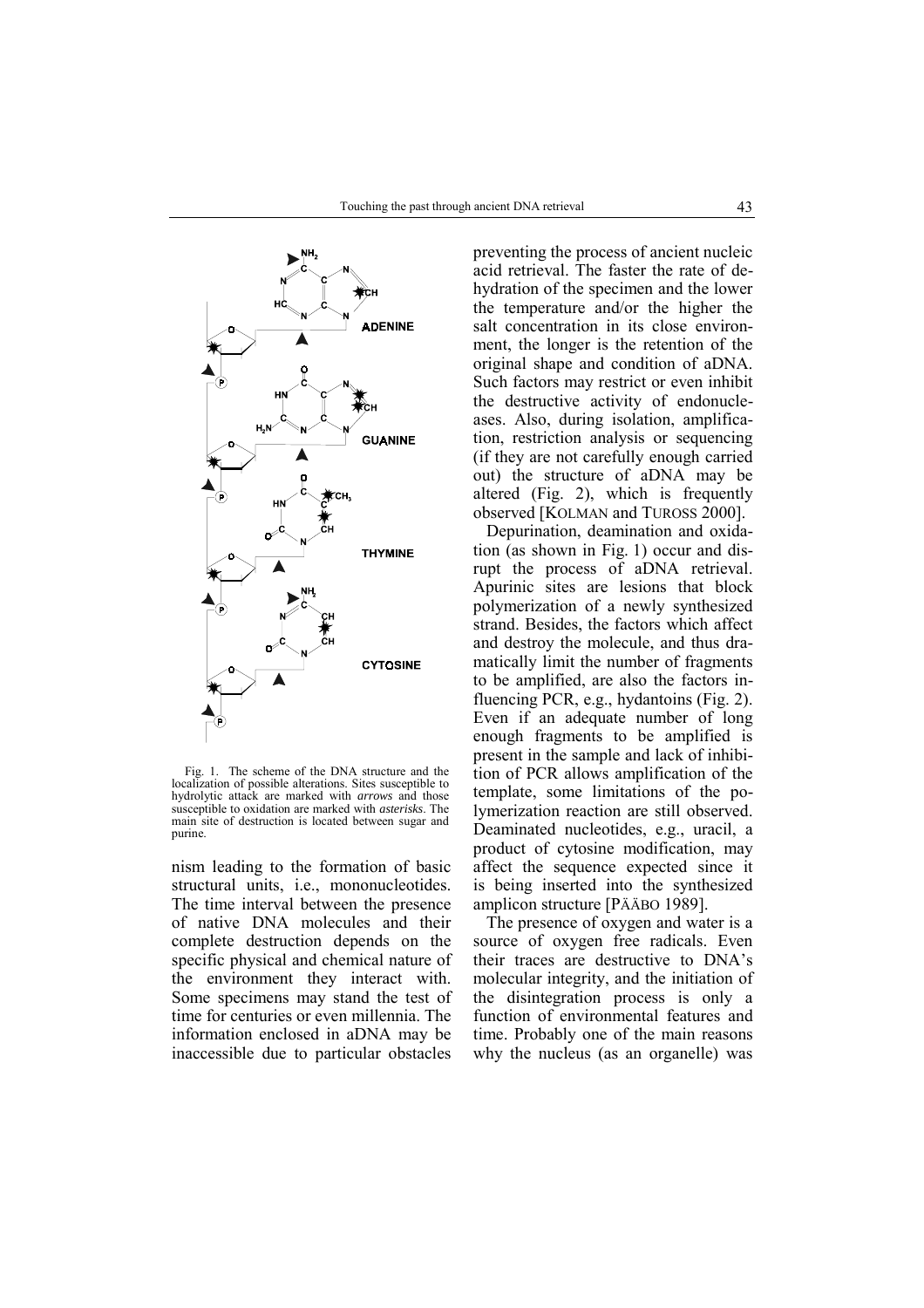

Fig. 2. Possible features influencing ancient DNA retrieval.

selected early in the evolutionary process was the need to protect molecules located inside against attack of oxygen (mostly in the form of free radicals). The shift of oxygen metabolism to mitochondria resulted in very poor oxygenation of the nucleus, which lacks a detectable  $O_2$  metabolism, thus giving protection to nucleic acids. When an organism dies, the fragile structure of the formerly separated macromolecules becomes exposed to a high concentration of oxygen.

A number of oxidation products of aDNA are known [LINDAHL 1993; HÖSS] *et al*. 1996], and among them, 8-hydroxyguanine base-pairs with adenine misincorporated, which generates false results during sequencing of amplified fragments [KASAI and NISHIMURA 1984].

# **How to get results from retrieving aDNA: The procedure**

Research into ancient DNA, i.e., its recovery and genetic study of the primary structure obtained, employs deceptively simple methods. In general, a three-step procedure is applied: *The first* step involves extraction of the remaining fragments of nucleic acids usually from ancient bones, teeth or well preserved soft tissues, e.g., from mummified bodies. Three types of cells can be a source of DNA isolated from bones. These are mainly bone-eroding cells (i.e., osteocytes, osteoblasts, osteoclasts) and sparse blood cells and epithelial cells from the Haversian system [HERRMANN and HUMMEL 1993]. Recently fecal material (coprolite) was used as a source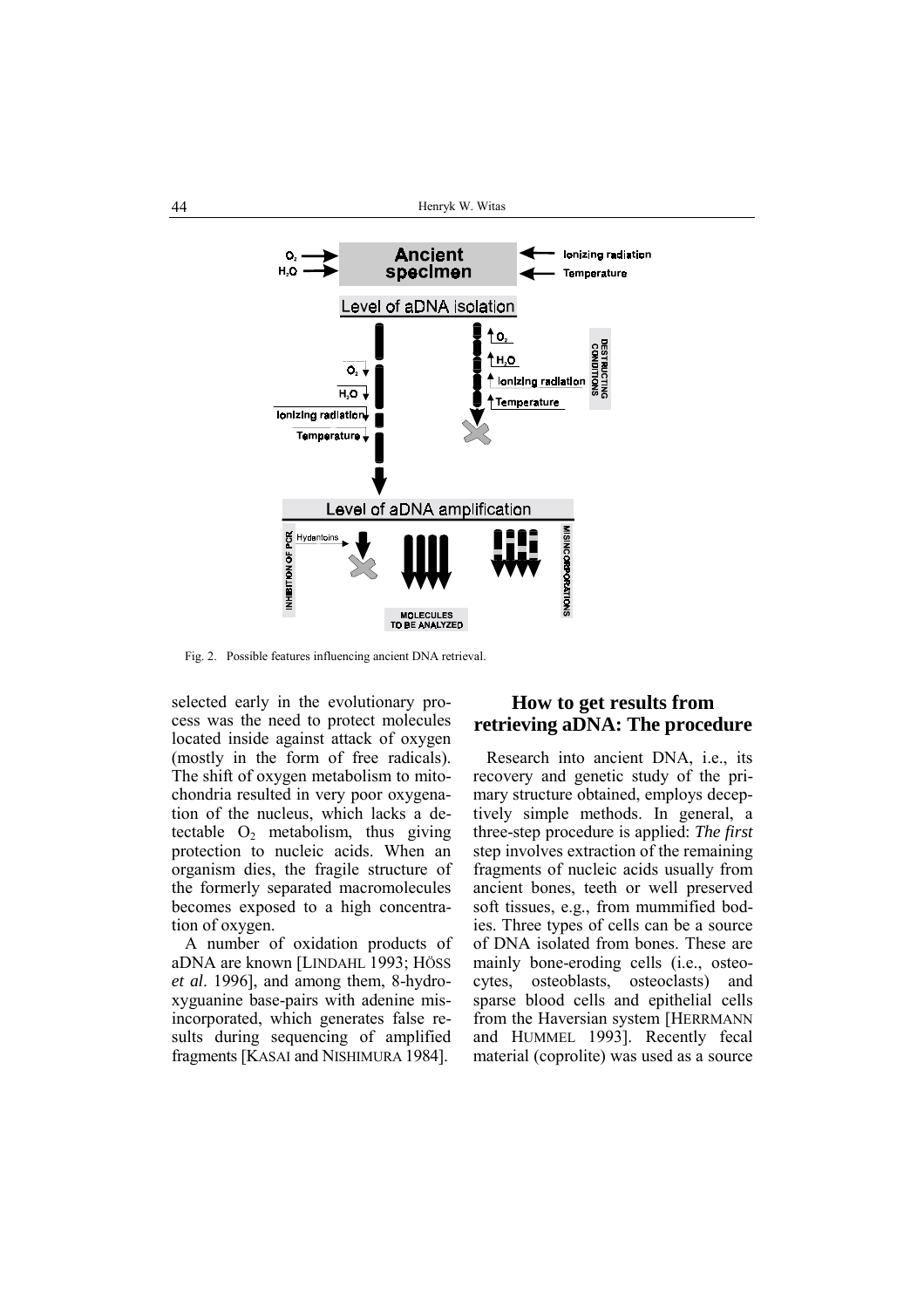

Fig. 3. Main steps of standard isolation procedure of ancient DNA.

of DNA from both the defecator and its diet [HOFREITER *et al*. 2000]. *The second* step involves amplification of the target sequence chosen. PCR, as the most powerful method, allows collection of a large enough number of copies of the sequence to be analyzed and identified. *The third* step concludes the whole procedure and should guarantee identification of the primary structure through restriction analysis or direct sequencing. The superficial simplicity of the procedure belies its true complexity and the risks for researchers who carry out identification of aDNA sequences. Fig. 3 shows the standard isolation procedure. Principles involved in the three methods applied during DNA retrieval are shown in Fig. 4.

# **Methods used to verify the macromolecular content of the remains**

Some ancient specimens are extremely well protected against the effect of dam-

aging environmental factors, but most are not. Thus, only a minute portion of aDNA withdrawn from the remains may be amplified by PCR. Most of the molecules isolated from ancient biological specimens range between 100 and 500 base pairs (bp) in size, although longer fragments can sometimes be identified [PÄÄBO 1989; HANDT *et al*. 1994]. Several protocols which allow screening of samples to determine which of them is well-enough preserved to undergo DNA extraction have been described. Amongst existing methods of sample justification are indirect and direct ones, and are used to verify content (Fig. 5). The indirect methods result in identification of the degree of destruction of amino acid composition and the rate of amino acid *racemization* [POINAR *et al*. 1996]. The rate of conversion from the L to D form of aspartic acid (Asp) is one of the fastest among amino acids, and is characterized by constant activation energy similar to that of the depurination process. Standardization of the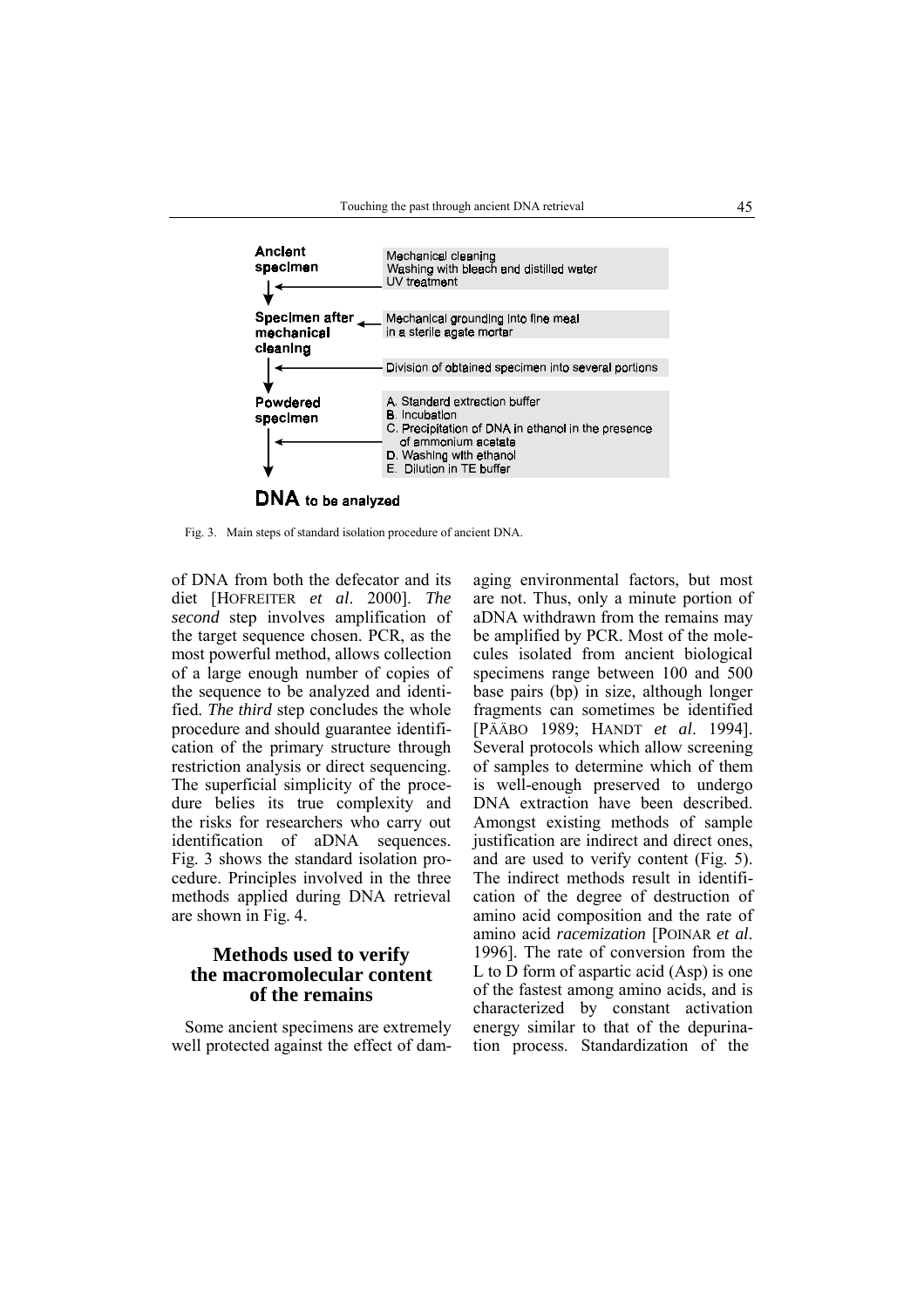

Fig. 4. Methods of basic significance for studies on ancient nucleic acids: (A) PCR, (B) restriction analysis, and (C) sequencing. For understanding the details see BROWN [1999, 2001].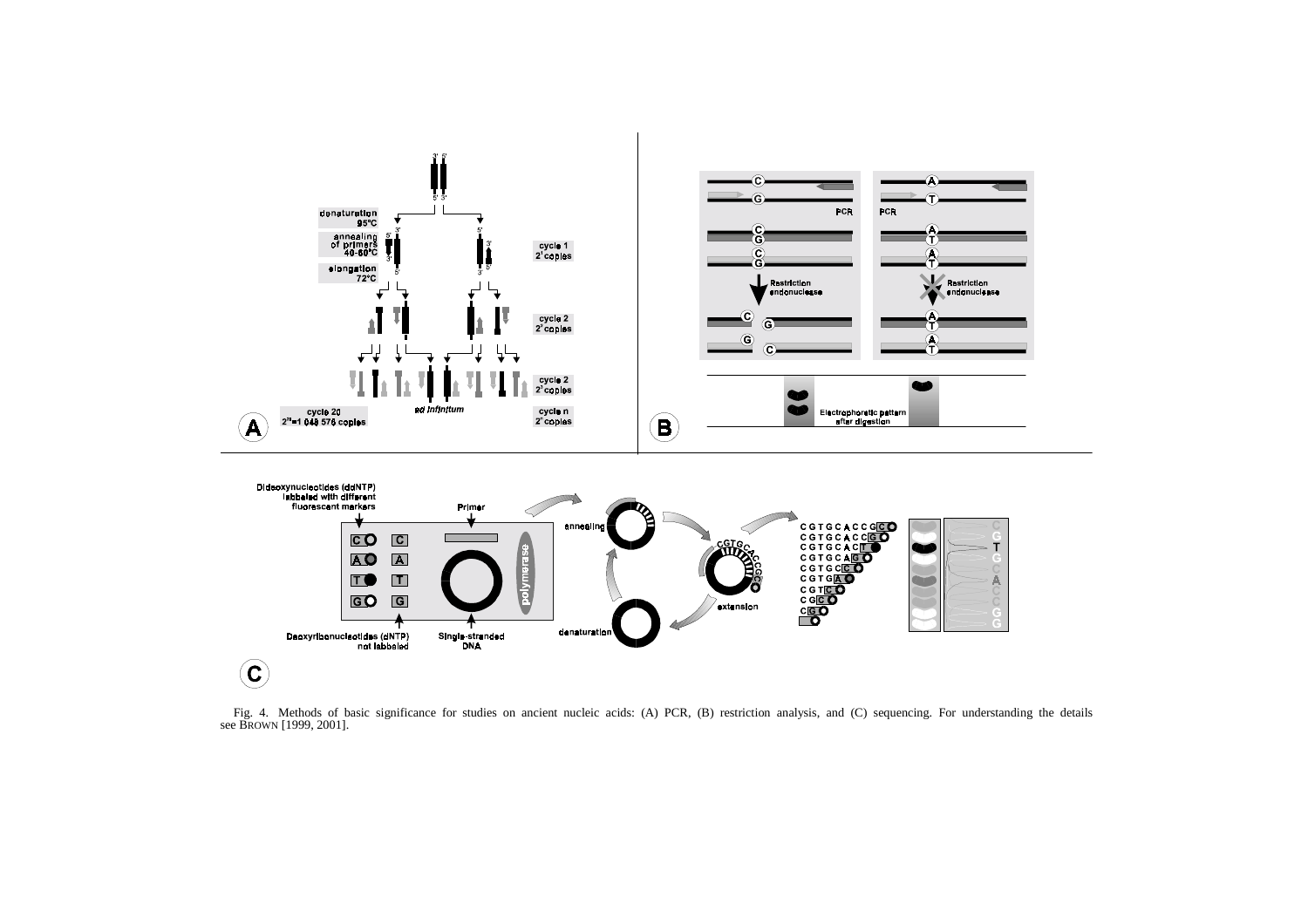

Fig. 5. Scheme of procedures to be undertaken when verifying macromolecular content of an ancient specimen before DNA extraction.

original method allows one to approximate the average length of aDNA degradation products. If the value of log(D/L) exceeds 0.08 there is no need to attempt DNA extraction since the length of degraded DNA fragments will be well below 100 bp.

Another indirect method is realized through evaluation of collagen-type debris content in bone which seems to be a good indicator of macromolecular preservation [BROWN *et al*. 1988]. Results of collagen extraction from the Mezmaiskaya Neandertal rib fragment amounting to 22% of the average obtained from a modern bone with carbon content close to 42% and nitrogen content close to 15% are a good recommendation for the condition of prehistoric remains [OVCHINNIKOV *et al*. 2000; DENIRO 1985]. Those results suggest a low level of diagenetic modification and a high probability of getting a relatively high extraction yield of ancient DNA.

Direct methods applied to verify the degree of DNA damage are based on the

identification of its degradation products. Höss et al. [1996] found a correlation between the amount of products formed as a result of oxidation of a DNA molecule [DIZDAROGLU 1991] and the amount of fragments long enough to be amplified. When using gas chromatography and mass spectrometry at least eight oxidation products were identified quantitatively. Amongst the compounds assayed, hydantoin derivatives of pyrimidines were dominant and their amount correlated inversely with the ability to amplify ancient sequences. 5-hydroxy-5-methylhydantoin (5-OH-5-MeHyd) and 5-hydroxyhydantoin (5-OH-Hyd) which are the products of thymine oxidation (e.g., as an effect of gamma irradiation) [BREIMER and LINDAHL 1985] are quantitatively identified in all ancient DNA samples studied. Consequently, if the concentration of a derivative, e.g., 5-OH-5-MeHyd, exceeds 5 nmol, the isolation of aDNA fails. 5-OH-5-MeHyd usually predominates among derivatives present in an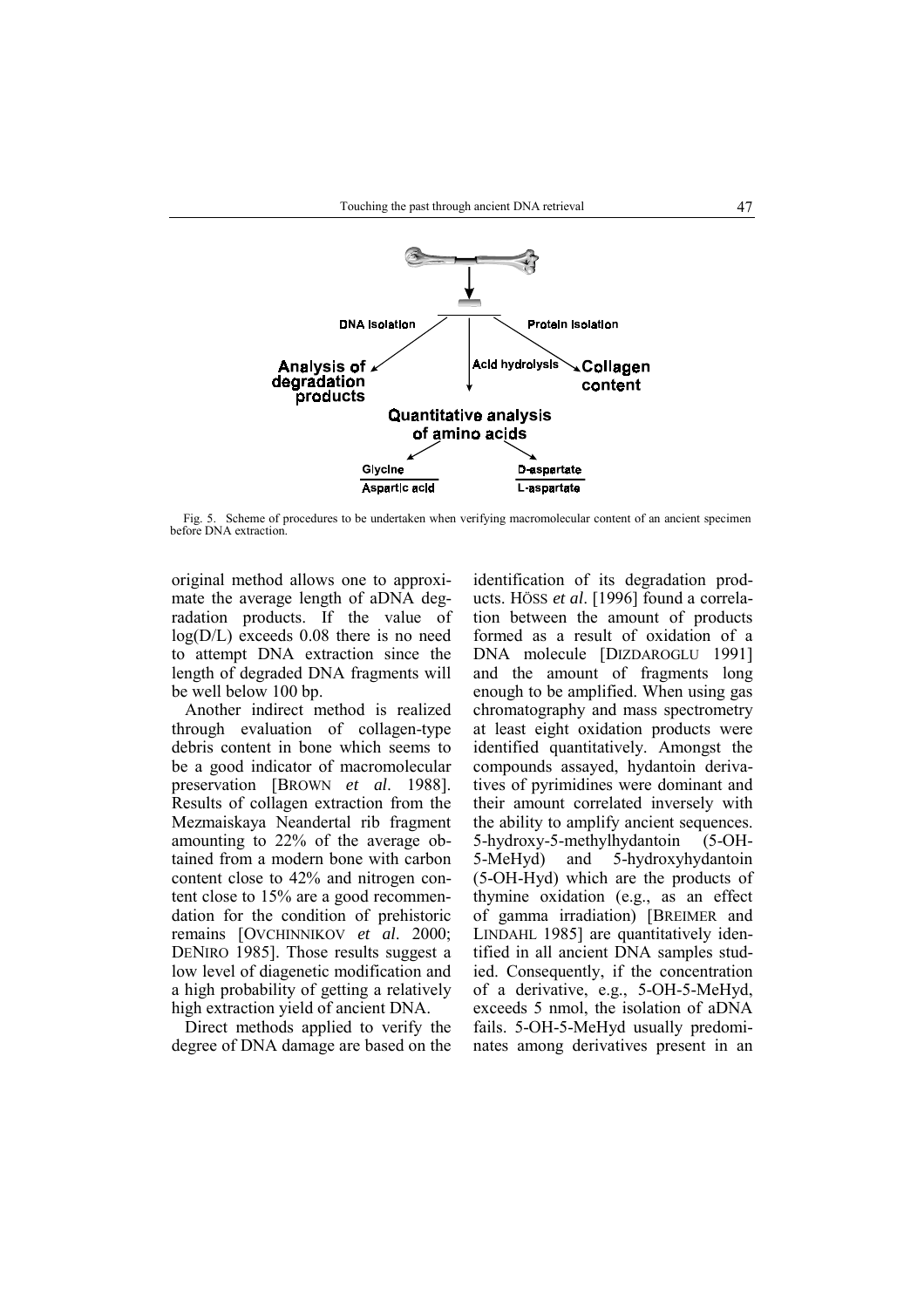examined specimen. However, no correlation exists between the main product of purines oxidation, i.e., 8-hydroxyguanine (8-OH-Gua), which is in fact formed due to hydroxyl attack [DIZDA-ROGLU 1992], and the availability of sequences for analysis.

# **Controls and criteria for aDNA authenticity**

Previous studies have shown that DNA as a molecular and informative entity can persist in the remains of ancient organisms, and that it is much better preserved in the bones and teeth than in soft tissues [HIGUCHI *et al*. 1984; PÄÄBO 1986, 1989]. A number of methods were proposed [e.g., LAWLOR *et al*. 1991] for successful isolation and extraction of DNA from the remains of living organisms, including fossils of the humans who inhabited Earth in the past [HERRMANN and HUMMEL 1993].

Identification of sample contamination has revealed one of the most critical issues in ancient DNA research. It presents extreme technical difficulties since only minute amounts are available, molecules are degraded, and a high risk of contamination exists. Isolates of nucleic acid from ancient material yield 1-5% of molecules coming from the tissues of contemporary individuals. PCR sensitivity can be a potential problem or even a major limitation, since a false positive signal may arise from even a very low amount of contaminating molecules (e.g., amplicons from previous reactions). The need to authenticate results became obvious when the results of a number of high-profile studies were shown to be unrepeatable [AUSTIN *et al*. 1997*a*,*b*; STANKIEWICZ

*et al*. 1998]. Precautions should be taken during aDNA analysis mainly to avoid contamination by contemporary molecules, which are pervasive in the closer and farther environment. Researchers who try to obtain aDNA, especially from human tissues, should be aware of the fact that in the material they work with only a minute amount of nucleic acid has persisted since the death of an organism, whereas a large quantity of contaminating DNA, both from outside and inside the laboratory, enters the sample. Studied specimens may be enriched with modern DNA or very frequently with bacterial DNA [SIDOW *et al*. 1991]. The extraction of DNA from the biological material of various other species is much simpler to perform. *The first* precaution is to carry out the extraction and preparation in a lab in which it is completely impossible to have contact with contemporary DNA. The primary obstacle in the analysis of ancient nucleic acid is the difficulty in confirming its existence, especially mtDNA. Although it is commonly recommended and accepted that two separate laboratories should carry out the same preparation schedule and compare results, limitations of that method are described [KRINGS *et al*. 1997]. The *second* precaution against modern contaminating molecules there is the routine provision of a sterile environment, involving UV irradiation of lab facilities, washing of used equipment with oxidizing agents, as well as protecting the sample under examination from contamination with the researcher's DNA by the wearing of face shields and special clothing [HANDT *et al*. 1994].

In respect of nuclear DNA, HERR-MANN and HUMMEL [1997] presented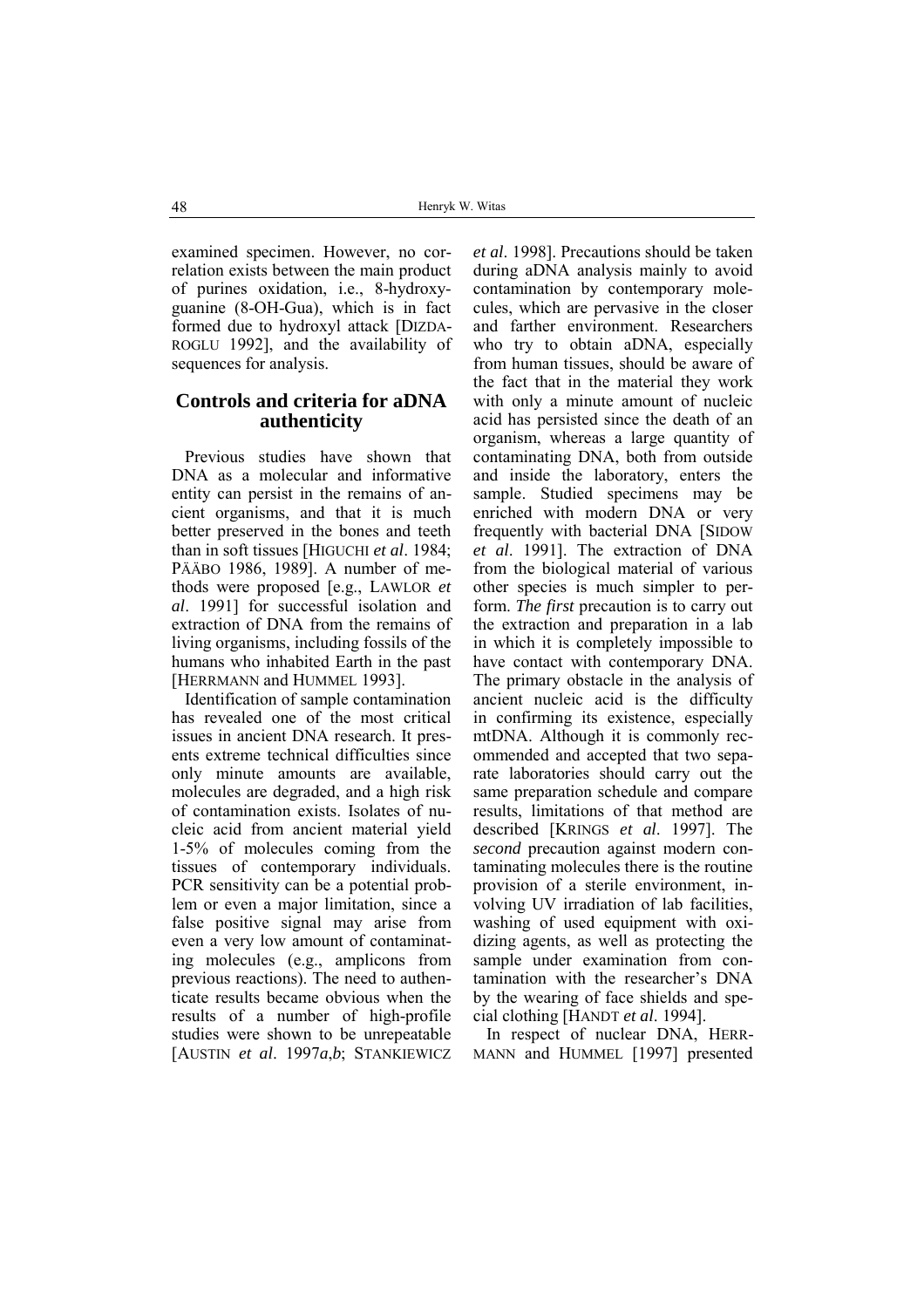an elegant experimental design based on the analysis of a short tandem repeat (STR). Multiple extractions and PCR controls should be performed to enable detection of sporadic or a low copy number of contaminating molecules [HANDT *et al*. 1996; COOPER 1994]. However, results should be repeatable from the same as well as different DNA extracts from a specimen. Two different labs should perform the same set of samples. In addition, different primer sets should be used to increase the chance of detection, e.g., foreign mitochondrial gene insertion to nucleus [GREENWOOD *et al*. 1999], or contamination by a PCR by-product. PCR sequences obtained must be verified by the cloning of amplicons. This procedure allows determining the ratio of endogenous to exogenous sequences, to identify damageinduced errors or any inserts (Fig. 6).



ancient DNA retrieval.

It is extremely difficult to exclude contamination if the genuine template is present in a small number of copies and if their amplification is possible only by some of the reactions. The number of template molecules present in the sample determines the choice of the proper procedure of amplification. The fact that 1000 or more molecules are present in a specimen excludes the need to verify misincorporations in the amplified sequence. The possibility to measure the number of copies is offered by the use of competitive PCR or real-time quantitative PCR [HANDT *et al*. 1996].

Some authors [KOLMAN and TUROSS 2000], however, argue that the abovelisted standard precautionary measures are insufficient to identify contamination, and if identical sequences are found in ancient specimens as well as in control DNA it precludes convincing proof that the extracted DNA is of ancient origin.

# **Comparison of mtDNA suggests no Neandertal contribution to the ancestry of modern humans**

Although only a few published papers describe the results of the analysis of mtDNA isolated from the remains of three Neandertals, the sequences compared have clearly shown that Neandertals did not contribute mitochondrial DNA to modern humans. The very first paper on the Neandertal mtDNA appeared in 1997 [KRINGS *et al*. 1997] as one of the results obtained under an interdisciplinary project carried out by the Rhineland Museum since 1991. The research focused on the Neandertal type specimen found in the Neander Valley Fig. 6. Methodological precautions taken during<br>near Düsseldorf in 1856, Germany (con-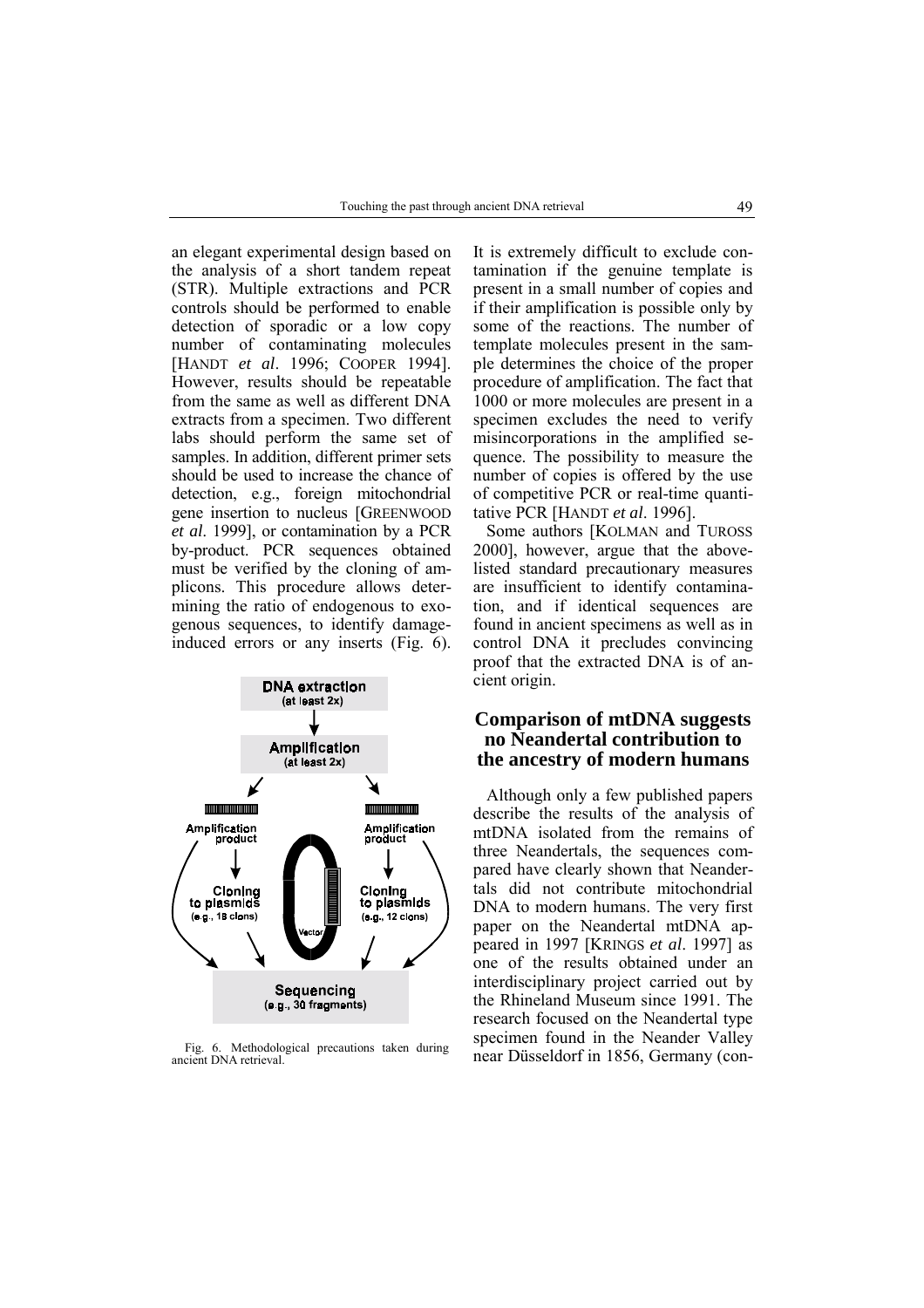sidered to be 100-30 kyr). As part of this project, a 3.5 g section of the right *humerus* was removed and used for analysis of the first hypervariable region (HVR1) of mtDNA. Almost two years later the next paper [KRINGS *et al*. 1999] offered the results of sequence analysis of the second hypervariable region (HVR2). Besides the comparison of both mtDNA sequences belonging to humans, Neandertals, and chimpanzees, all positions where insertions/deletions between the studied species occurred were excluded. Altogether 600 positions were identified encompassing that from 16,024 to 16,365 and from 73 to 340, excluding 10 of them.

The other study described the analysis of mtDNA isolated from the remains of a Neandertal infant found near Mezmayskaya, Caucasus (29 kyr) [OVCHIN-NIKOV *et al*. 2000]. A 345-bp fragment of HVR1 was sequenced and compared to the previously obtained one [KRINGS *et al*. 1997, 1999]. The third Neandertal remains (those found in Vindija, Croatia and dated at 42 kyr) were also analyzed with the purpose of finding the primary structure of HVR1 and HVR2. Although the sample size for the Neandertals is far from desired, it is noteworthy that the probability for obtaining the deepest genetic divergence within this sample was 50%, since in a random mating population it equals  $(n - 1) / (n + 1)$ ; were *n* is a number of representatives of the population under study [KRINGS *et al*. 2000]. The number of sequences of modern humans contained in the database exceeded 5,000. All of the above made it possible to estimate genetic diversity not only between Neandertals and modern humans, but also amongst Neandertals themselves [KRINGS *et al*.

2000]. A distance-base tree which exhibits the relation between the analyzed sequences as well as the percentage of the positions identified as changed are usually applied to study distances between studied groups. The results obtained enriched by comparison with apes (chimpanzees and gorillas) suggest that Neandertals were more similar to modern humans than the apes, since the diversity within the mtDNA molecule was more like that of ours and far different from that of apes.

Low species-wide diversity of the Neandertal mtDNA similar to contemporary humans and high degree of sequence diversity compared to modern humans may suggest [KRINGS *et al*. 1997, 1999, 2000; OVCHINNIKOV *et al*. 2000] that:

– It is unlikely to be a representation of an ancestral lineage of modern human mtDNA;

 $-$  It is likely to represent the same type of expansion as contemporary human population [CANN *et al*. 1987];

 $\overline{\phantom{a}}$  It is likely that the lineage leading to Neandertal man diverged approximately 500 kyr;

– Interbreeding is not excluded [NORD-BORG 1998], but Neandertals went extinct without contributing their mtDNA to modern human gene pool.

# **The role of particular DNA sequences as markers of the origin of particular populations**

### *Mitochondrial DNA*

Until recently most of the research on ancient nucleic acids was performed on mtDNA isolated at the very beginning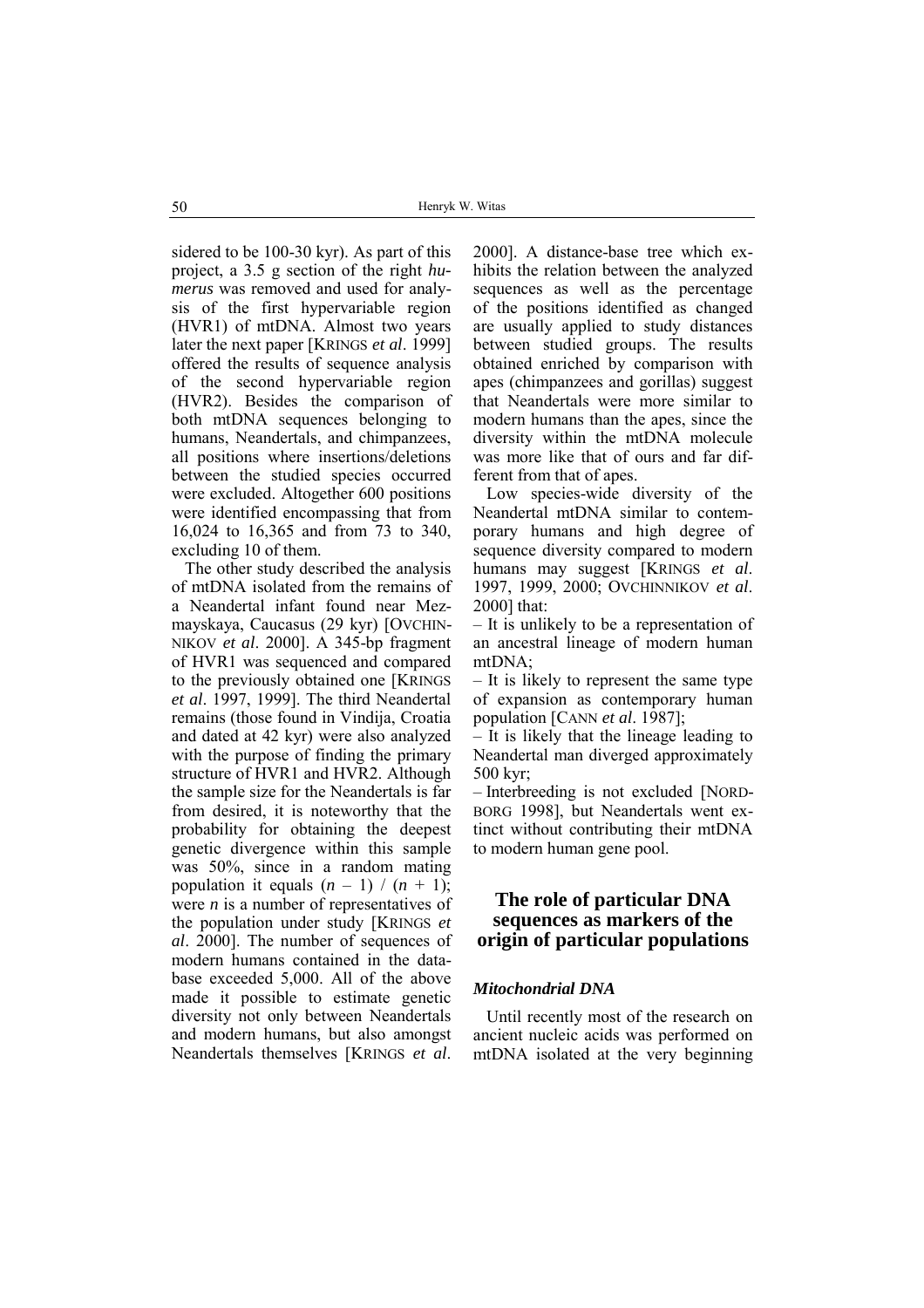of aDNA studies from soft tissues of ancient remains [HIGUCHI *et al*. 1984; PÄÄBO 1985*a*,*b*; LAWLOR *et al*. 1991]. Then, several authors confirmed it was also possible to extract the macromolecule from bones [HAGELBERG *et al*. 1989; HORAI *et al*. 1989].

Since the beginning of aDNA studies the mtDNA molecule was considered to be a rich source of molecular information for evolutionary studies due to its exceptional characteristics. In almost all cells of *eukaryotic* organisms the molecule is represented by high number of copies (100-1000 mitochondria per cell) in contrast to nuclear DNA. This favors survival and availability of mtDNA, which in turn makes it well suited for research. The very well characterized human sequence of 16, 569 base pairs apparently lacks recombination [OLIVO *et al*. 1983], but exhibits a high rate of substitution [BROWN *et al*. 1979] and represents maternal mode of inheritance [GILES *et al*. 1980]. Such features are advantageous for evolutionary and phylogenetic studies. It is noteworthy that almost all studies on evolution of *H. sapiens* and based on variation of mtDNA primary structure have been confined to a small region of the whole molecule, amounting to 7%, and located within highly variable regions of the mitochondrial genome [INGMAN *et al*. 2000]. Although the above features are advantageous some complications due to extreme variation in substitution rate are frequently encountered during studies. Parallel mutations found within informative sequences [TAMURA and NEI 1993] result in difficulties while estimating genetic distance, thus making phylogenetic inferences doubtful [MAD-DISON *et al*. 1992].

#### *Y chromosome*

Although mtDNA is a very rich source of information, it only reflects the genetic history of the female though, fortunately, it is not the only locus for retrieval in evolutionary studies involving humans. Another location within our nuclear genome suitable for evolutionary purpose, i.e., Y chromosome, was proposed in 1995 [PÄÄBO 1995; DORIT *et al*. 1995]. Almost 60 Mb nonrecombining part of Y chromosome, with the exception of the two pseudoautosomal regions, is transmitted strictly from father to son [JOBLING and TYLER-SMITH 1995]. This characteristic renders the chromosome to be one of the most versatile locations of haplotypic genotyping system within human genome. These sequences were used to follow migration routes of our male ancestors from the recent past [FOSTER *et al*. 1998] through centuries [HAMMER *et al*. 2000], or the history of evolution of species including humans [HAMMER *et al*. 1998]. Moreover, Y chromosome sequences were used to estimate the time which passed from the most recent common ancestor [BERTRANPETIT 2000; SHEN *et al*. 2000]. Among the sequences/polymorphisms studied on Y chromosome, are biallelic markers characterized by low mutation rate, which represent unique mutation events, moderately-fast evolving sequences with an average mutation frequency of 0.2% per generation and fast evolving loci with mutation frequency of 6-11% per generation [DE KNIJFF 2000].

#### *Microsatellites*

Some DNA regions are extremely susceptible *in vivo* to modifications such as insertions and deletions. Among them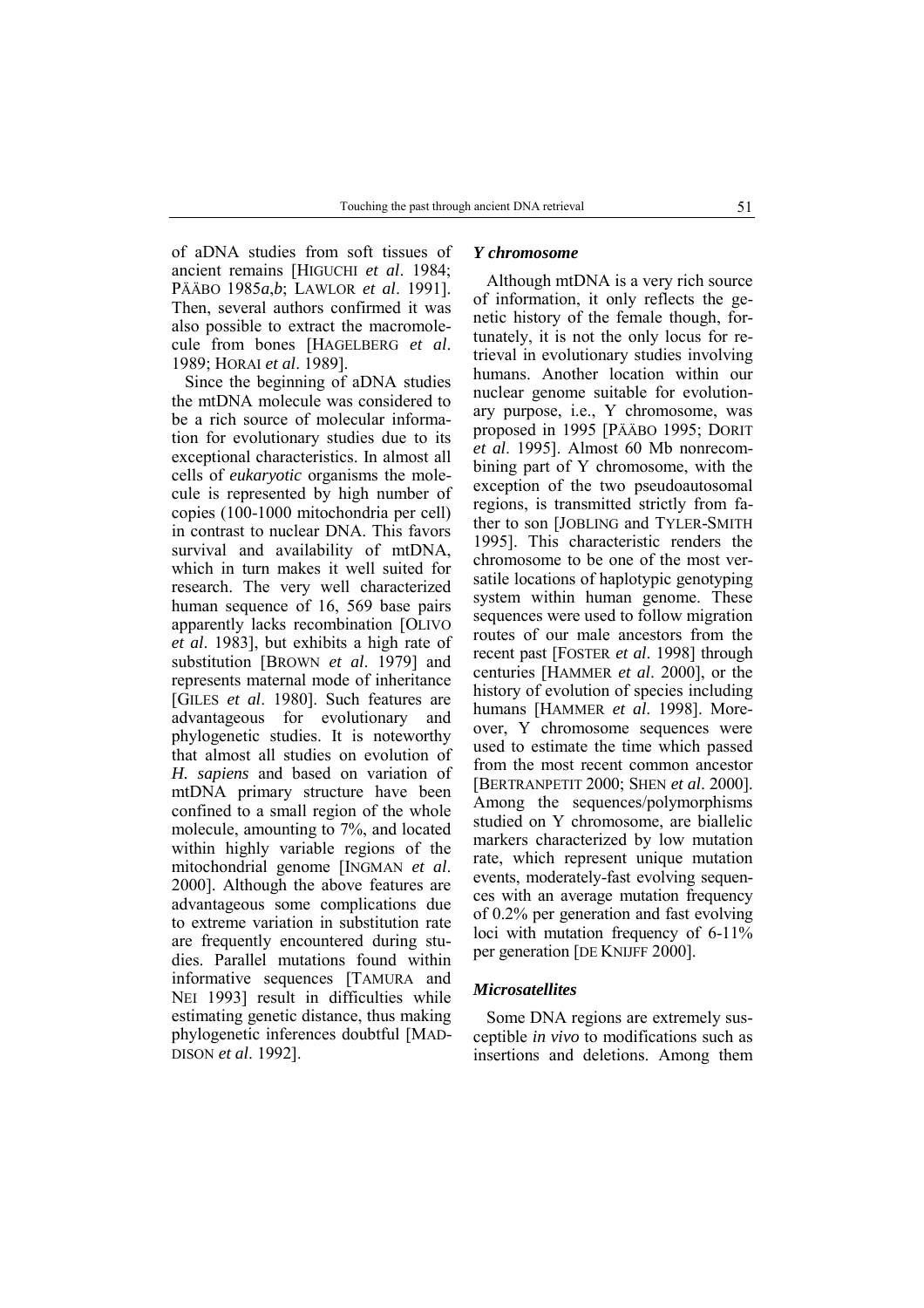are microsatellites also known as short tandem repeats (STRs), i.e., simple 1-6 base pair in length repeats that are found in all *eukaryotic* organisms [HAMADA *et al*. 1982]. The most frequent motif is  $(GT)<sub>n</sub>$  were *n* equals 10-30 [BRINK-MANN *et al*. 1996]. These are widely dispersed within the genome. The most abundant microsatellite sequences in the human genome are copied 50,000 to 100,000 times [MIESFELD *et al*. 1981]. Allelic variation of microsatellites, mainly due to the number of tandem repeats, is responsible for a significant degree of polymorphism [WEBER and MAY 1989]. There are no methodological problems in evaluating of the length of an individual microsatellite. Cloning requires a set of primers directed to unique flanking sequences, which usually amplify 100-300 bp fragments. All the above characteristics, together with a high degree of heterozygosity (up to 90%), contribute to the generation of allele diversity which is very useful in searching for evolutionary events [WEBER and WONG 1993]. The sequences may also be used as genetic markers, e.g., for genetic mapping/linkage analysis [WEBER and MAY 1989], for detecting genomic instability in tumors [LOEB 1994] or in forensics [WIEGAND *et al*. 1993].

### **Final remarks**

One of the first studies whose purpose it was to explain phylogenetic relationships was reported by HIGUCHI *et al*. [1984] who confirmed that a representative of an extinct species (a museum specimen from which mtDNA was isolated) could be classified under genus *Equus*. PÄÄBO [1985*a*,*b*] was the first to

attempt to recover and analyze ancient human DNA and was soon followed by others [DORAN *et al*. 1986; HAGELBERG *et al*. 1989].

One should emphasize here the advantages of analysis of the primary structure of DNA sequences properly isolated from ancient remains. Until recently, the frequencies of different genetic variants were examined through the mobility in the gel of proteins, expression products of particular alleles. Nowadays, direct determination of the sequences of nucleotides forming a gene and its surroundings are available. Now we can not only reveal a difference between two alleles, but also determine how they differ from each other. The number of differences reflects the time that has passed between the most recent common ancestor and the groups under study. It also reflects the history of a particular group in the sense of changing  $size - reduction$  in size means reduction in nucleotide diversity, e.g., in speciation events. Comparative studies also allow us to reveal phylogenetic relationships of extinct animals. One can also reveal from coprolites the genetic characteristics of both the consumer and his diet, and thus his behavior as well as flora and fauna present in that time.

In conclusion, it should be noted that the data obtained are of no value if genetic and anthropological descriptions are contradictory.

### **References**

- AHERN T., A.M. KLIBANOV, 1985, *The mechanism of irreversible enzyme inactivation at 100C*, Science, **228**, 1280-84
- AUSTIN J.J., A.J. ROSS, A.B. SMITH, R.A. FORTEY, R.H. THOMAS, 1997*a*, *Problems with reproducibility – does geologically ancient*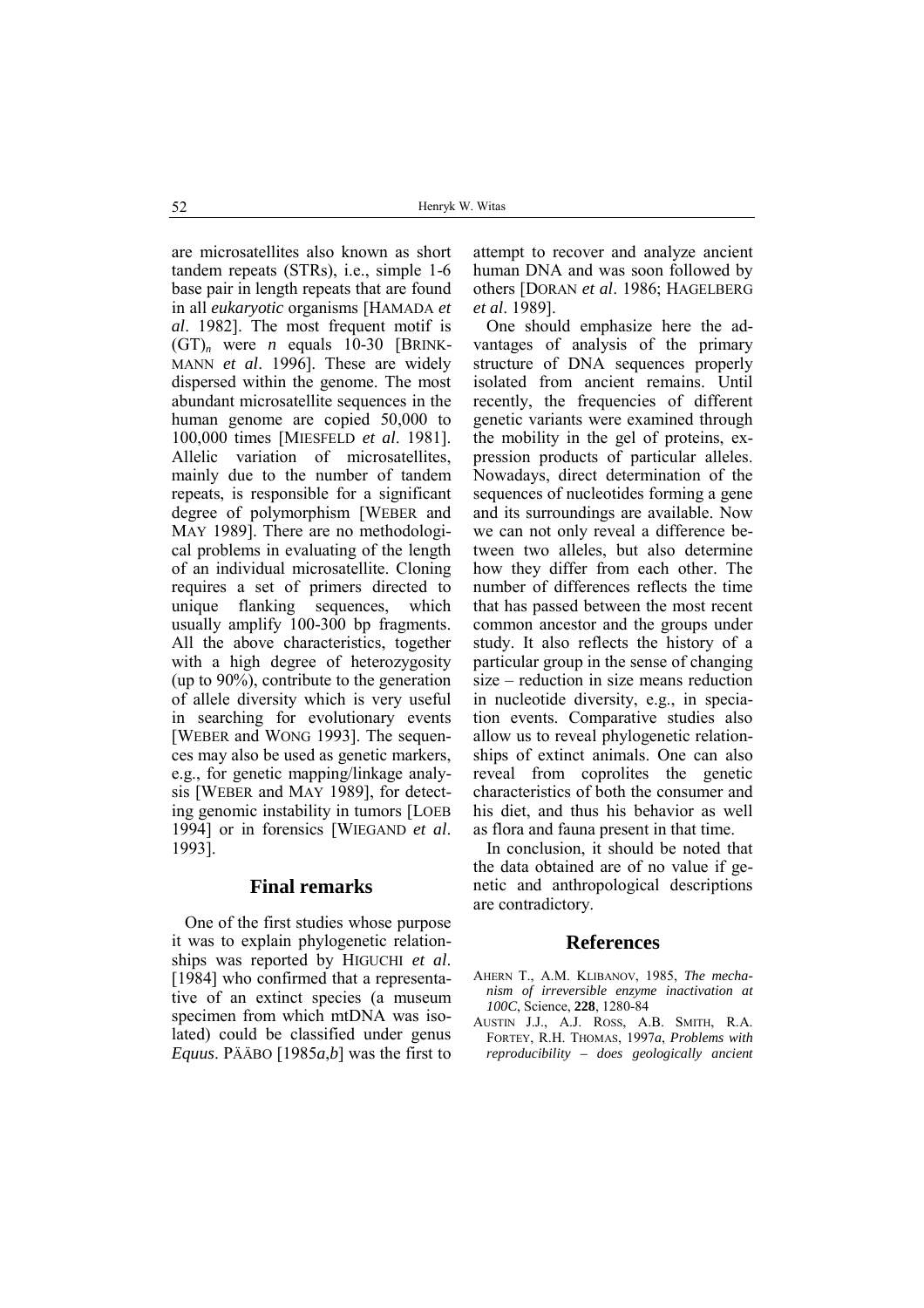*DNA survive in amber-preserved insects?* Proc. R. Soc. Lond. B., **264**, 467-474

- AUSTIN J.J., A.B. SMITH, R.H. THOMAS, 1997*b*, *Paleontology in a molecular world: The search for the authentic ancient DNA*, Trends Ecol. Evol., **12**, 303-306
- BERTRANPETIT J., 2000, *Genome, diversity and origins: The Y chromosome as a storyteller*, Proc. Natl. Acad. Sci. USA, **97**, 6927-29
- BREIMER L.H., T. LINDAHL, 1985, *Thymine lesions produced by ionizing radiation in doublestranded DNA*, Biochemistry, **24**, 4018-22
- BRINKMANN B., A. SAJANTILA, H.W. GOEDDE, H. MATSUMOTO, K. NISHI, P. WIEGAND, 1996, *Population genetic comparisons among eight populations using allele frequency and sequence data from three microsatellite loci*, Eur. J. Hum. Genet., **4**, 175-182
- BROWN T.A., 1999, *Genomes*, BIOS Scientific Publ., Oxford
- BROWN T.A., 2001, *Genomy*, (Polish edition), Wyd. Naukowe PWN, Warszawa
- BROWN T.A., D. NELSON, J.S. VOGEL, J.R. SOUTHON, 1988, *Improved collagen extraction by modified Longin method*, Radiocarbon, **30**, 171-177
- BROWN W.M., M. GEORGE JR., A.C. WILSON, 1979, *Rapid evolution of animal mitochondrial DNA*, Proc. Natl. Acad. Sci. USA, **76**, 1967-71
- CANN R.L., M. STONEKING, A.C. WILSON, 1987, *Mitochondrial DNA and human evolution*, Nature, **325**, 31-36
- COOPER A., 1994, *DNA from museum specimens*, [in:] *Ancient DNA*, B. Herrmann & S. Hummel (eds.), Springer Verlag, New York, pp. 149- 165
- DE KNIJFF P., 2000, *Messages through bottlenecks: on the combined use of slow and fast evolving polymorphic markers on human Y chromosome*, Am. J. Hum. Genet., **67**, 1055-61
- DENIRO M.J., 1985, *Postmortem preservation and alteration of in vivo bone collagen isotope ratios in relation to palaeodietary reconstruction*, Nature, **317**, 806-809
- DIZDAROGLU M., 1991, *Chemical determination of free radical-induced damage to DNA*, Free Radical Biol. Med., **10**, 225-242
- DIZDAROGLU M., 1992, *Oxidative damage to DNA in mammalian chromatin*, Mutat. Res., **275**, 331-342
- DORAN G.H., D.N. DICKEL, W.A. BALLINGER JR., F.O. AGEE, P.J. LAIPIS, W.W. HAUSWIRTH, 1986, *8000 year old human brain tissue: Ana-*

*tomical, cellular and molecular analysis*, Nature, **323**, 803-806

- DORIT R.L., H. AKASHI, W. GILBERT, 1995, *Absence of polymorphism at the ZFY locus on the human Y chromosome*, Science, **268**, 1183-85
- FOSTER E.A., M.A. JOBLING, P.G. TAYLOR, P. DONNELLY, *et al.*, 1998, *Jefferson fathered slaves last child*, Nature, **396**, 27-28
- FREDERICO L.A., T.A. KUNKEL, B.R. SHAW, 1990, *A sensitive genetic assay for the detection of cytosine deamination: Determination of rate constants and the activation energy*, Biochemistry **29**, 2532-37
- GILES R.E., H. BLANC, H.M. CANN, D.C. WALLACE, 1980, *Maternal inheritance of human mitochondrial DNA*, Proc. Natl. Acad. Sci. USA, **77**, 6715-19
- GREENWOOD A.D., C. CAPELLI, G. POSSNERT, S. PÄÄBO, 1999, *Nuclear DNA sequences from late Pleistocene megafauna*, Mol. Biol. Evol., **16**, 1466-73
- HAGELBERG E., B. SYKES, R. HEDGES, 1989, *Ancient bone DNA amplified*, Nature, **342**, 485
- HAMADA H., M.G. PETRINO, T. KAKUNAGA, 1982, *A novel repeated element with Z-DNA forming potential is widely found inevolutionary diverse eukaryotic genomes*, Proc. Natl. Acad. Sci. USA, **79**, 6465-69
- HAMMER M.F., T. KARAFET, A. RASANAYAGAM, E.T. WOOD, *et al.*, 1998, *Out of Africa and back again: Nested cladistic analysis of human Y chromosome variation*, Mol. Biol. Evol., **15**, 427-441
- HAMMER M.F., A.J. REDD, E.T. WOOD, M.R. BONNER, *et al.*, 2000, *Jewish and Middle Eastern non-Jewish populations share a common pool of Y-chromosome biallelic haplotypes*, Proc. Natl. Acad. Sci. USA, **97**, 6769-74
- HANDT O., M. HÖSS, M. KRINGS, S. PÄÄBO, 1994, *Ancient DNA: Methodological challenges*, Experientia, **50**, 524-529
- HANDT O., M. KRINGS, R.H. WARD, S. PÄÄBO, 1996, *The retrieval of ancient human DNA sequences*, Am. J. Hum. Genet., **59**, 368-376
- HERRMANN B., S. HUMMEL, 1993, *Recovery and analysis of genetic material from paleontological, archeological museum, and forensic specimens*, [in:] *Ancient DNA*, B. Herrmann & S. Hummel (eds.), Springer Verlag, New York, pp. 1-12
- HERRMANN B., S. HUMMEL, 1997, *Genetic analysis of past populations by DNA studies*, [in:]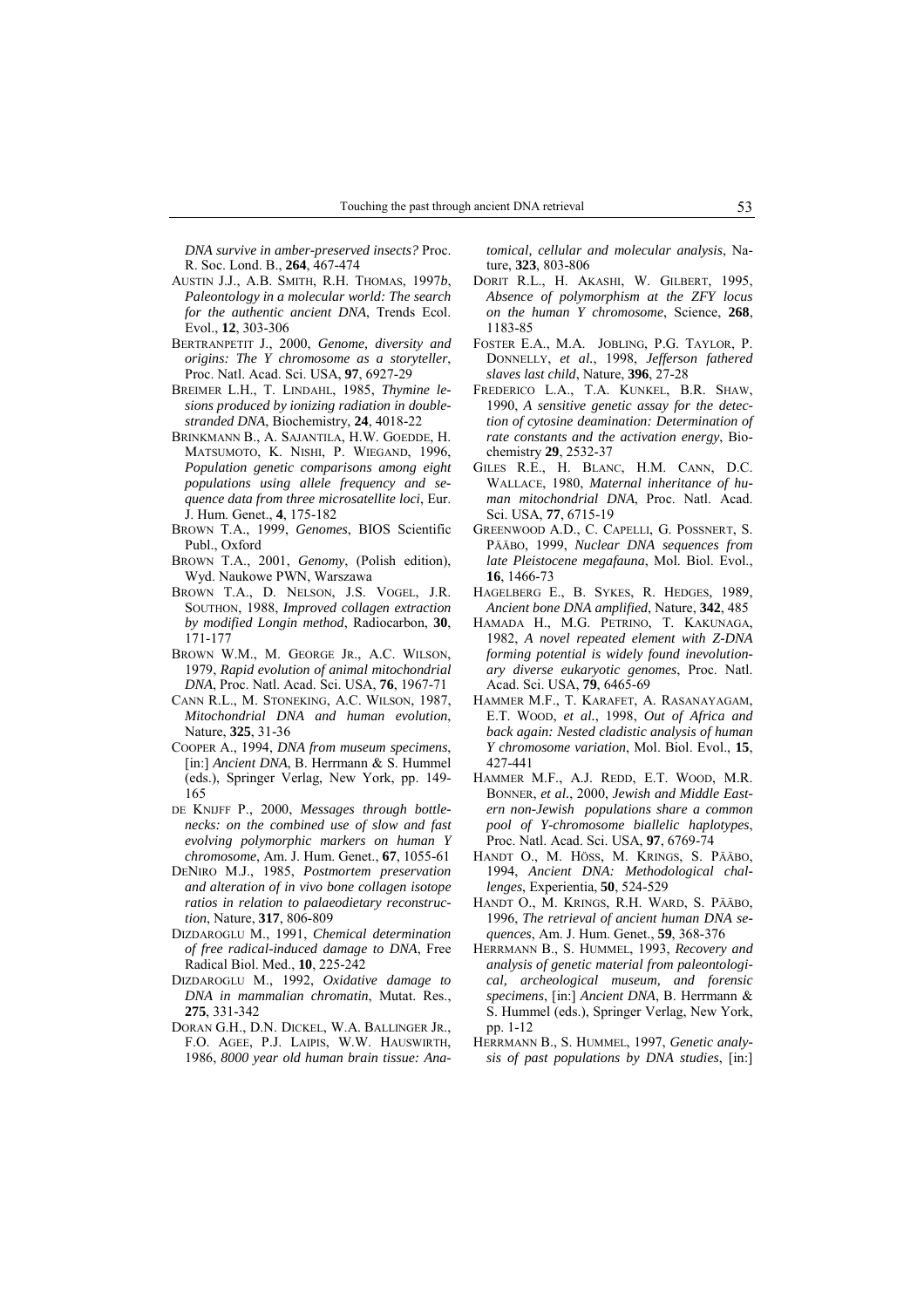*Advances in research on DNA polymorphisms*, ISFH Hakone Symposium Program Committee (eds.), Toyoshoten, Tokyo, pp. 33-47

- HIGUCHI R., B. BOWMAN, M. FREIBERGER, O.A. RYDER, A.C. WILSON, 1984, *DNA sequences from a quagga an extinct member of the horse family*, Nature, **312**, 282-284
- HOFREITER M., H. N. POINAR, W.G. SPAULDING, K. BAUER, P.S. MARTIN, G. POSSNERT, S. PÄÄBO, 2000, *A molecular analysis of ground sloth diet through the last glaciation*, Mol. Ecol., **9**, 1975-84
- HORAI S., K. HAYASAKA, K. MURAYAMA, N. WATE, H. KOIKE, N. NAKAI, 1989, *DNA amplification from ancient human skeletal remains and their sequence analysis*, Proc. Jap. Acad., **65**, 229-233
- HÖSS M., P. JARUGA, T.H. ZASTAWNY, M. DIZDAROGLU, S. PÄÄBO, 1996, *DNA damage and DNA sequence retrieval from ancient tissue*, Nucleic Acid Res., **24**, 1304-07
- INGMAN M., H. KAESSMANN, S. PÄÄBO, U. GYLLENSTEN, 2000, *Mitochondrial genome variation and the origin of modern humans*, Nature, **408**, 708-713
- JOBLING M.A., C. TYLER-SMITH, 1995, *Fathers and sons: The Y-chromosome and human evolution*, Trends Genet., **11**, 449-456
- KASAI H., S. NISHIMURA, 1984, *Hydroxylation of deoxyguanosine at the C-8 position by ascorbic acid and other reducing agents*, Nucleic Acid Res., **12**, 2137-45
- KOLMAN C.J., N. TUROSS, 2000, *Ancient DNA analysis of human populations*, Am. J. Phys. Anthropol., **111**, 5-23
- KRINGS M., C. CAPELLI, F. TSCHENTSCHER, H. GEISERT, *et al.*, 2000, *A view of Neandertal genetic diversity*, Nature Genet., **26**, 144-146
- KRINGS M., H. GEISERT, R.W. SCHMITZ, H. KRAINITZKI, S. PÄÄBO, 1999, *DNA sequence of the mitochondrial hypervariable region II from the Neandertal type specimen*, Proc. Natl. Acad. Sci. USA, **96**, 5581-85
- KRINGS M., A. STONE, R.W. SCHMITZ, H. KRAINITZKI, M. STONEKING, S. PÄÄBO, 1997, *Neandertal DNA sequences and the origin of modern humans*, Cell, **90**, 19-30
- LAWLOR D.A., C.D. DICKEL, W.W. HAUSWIRTH, P. PARHAM, 1991, *Ancient HLA genes from 7,500-year old archaeological remains*, Nature, **349**, 785-788
- LINDAHL T., 1993, *Instability and decay of the primary structure of DNA*, Nature, **362**, 709-715
- LOEB L.A., 1994, *Microsatellite instability: Marker of a mutator phenotype in cancer*, Cancer Res., **54**, 5059-63
- MADDISON D.R., M. RUVOLO, D.L. SWOFFORD, 1992, *Geographic origins of human mitochondrial DNA: Phylogenetic evidence from control region sequences*, Syst. Biol., **41**, 111-124
- MIESFELD R., M. KRISTAL, N. ARNHEIM, 1981, *A member of a new repeated sequence family which is conserved throughout eucaryotic evolution is founded between the human delta globin genes*, Nucleic Acid Res., **9**, 5931-47
- MULLIS K.B., F.A. FALOONA, 1987, *Specific synthesis of DNA in vitro via a polymerasecatalyzed chain reaction*, Methods Enzymol., **155**, 335-350
- NORDBORG M., 1998, *On the probability of Neanderthal ancestry*, Am. J. Hum. Genet., **63**, 1237-40
- OLIVO P.D., M.J. VAN DE WALLE, P.J. LAIPIS, W.W. HOUSEWIRTH, 1983, *Nucleotide sequence evidence for rapid genotypic shifts in the bovine mitochondrial DNA D-loop*, Nature, **306**, 400-402
- OVCHINNIKOV I.V., A. GÖTHERSTRÖM, G.P. ROMANOWA, V.M. KHARITONOV, K. LIDEN, W. GOODWIN, 2000, *Molecular analysis of Neanderthal DNA from the northern Caucasus*, Nature, **404**, 490-493
- PÄÄBO S., 1985*a*, *Preservation of DNA in ancient Egyptian mummies*, J. Arch. Sci., **12**, 411-417
- PÄÄBO S., 1985*b*, *Molecular cloning of ancient Egyptian mummy DNA*, Nature, **314**, 644-645
- PÄÄBO S., 1986, *Molecular genetic investigations of ancient human remains*, Cold Spring Harbour Symp. Quant. Biol., **51**, 441-446
- PÄÄBO S., 1989, *Ancient DNA: Extraction, characterization, molecular cloning, and enzymatic amplification*, Proc. Natl. Acad. Sci. USA, **86**, 1939-1943
- PÄÄBO S., 1995, *The Y chromosome and the origin of all of us*, Science, **268**, 1141-42
- POINAR H.N., M. HÖSS, J.L. BADA, S. PÄÄBO, 1996, *Amino acid racemization and the preservation of ancient DNA*, Science, **272**, 864-866
- SHEN P., F. WANG, P.A. UNDERHILL, C. FRANCO, *et al.*, 2000, *Population genetic implications from sequence variation in four Y chromosomal genes*, Proc. Natl. Acad. Sci. USA, **97**, 7354-59
- SIDOW A., A.C. WILSON, S. PÄÄBO, 1991, *Bacterial DNA in Clarkia fossils*, Philos. Trans. R. Soc. Lond. B., **333**, 429-433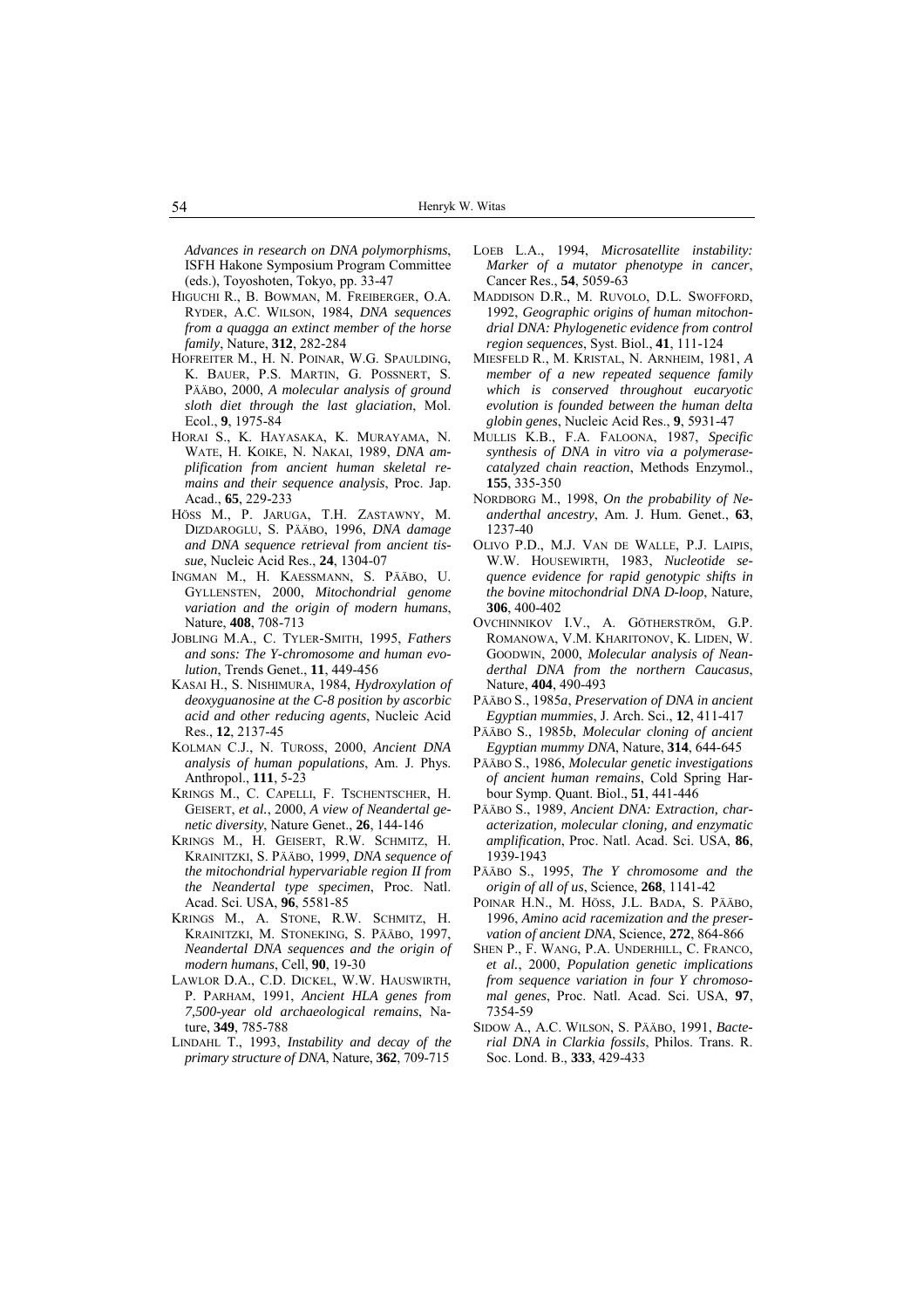- STANKIEWICZ B., H. POINAR, D. BRIGGS, R. EVERSHED, G. POINAR, 1998, *Chemical presentation of plants and insects in natural resins*, Proc. R. Soc. Lond. B., **265**, 641-647
- TAMURA K., M. NEI, 1993, *Estimation of the number of nucleotide substitutions in the control region of mitochondrial DNA in humans and chimpanzees*, Mol. Biol. Evol., **10**, 512-526

WEBER J.L., P.E. MAY, 1989, *Abundant class of*

*human DNA polymorphism which can be typed using polymerase chain reaction*, Am. J. Hum. Genet., **44**, 388-396

- WEBER J.L., C. WONG, 1993, *Mutation of human short tandem repeats*, Hum. Mol. Genet., **2**, 1123-28
- WIEGAND P., T. BAJANOWSKI, B. BRINKMANN, 1993, *DNA typing of debris from fingernails*, Int. J. Legal Med., **106**, 81-83

### **Streszczenie**

Ocena morfologiczna szczątków kopalnych pozostałych po pokoleniach wcześniej żyjących organizmów stanowiła do niedawna główne źródło informacji o przodkach istot współcześnie żyjących. W następstwie rozwoju wysoko zaawansowanych metod badawczych, takich jak łańcuchowa reakcja polimerazy DNA (PCR) i sekwencjonowanie DNA, pojawiła się możliwość korzystania z nowego, zupełnie różnego jakościowo, obfitego źródła informacji o osobniku i gatunku, do którego należy. PCR jest metodą, dzięki której dowolny niezdegradowany fragment DNA, choćby jednej znalezionej cząsteczki, może być powielony w milionach kopii. Uzyskane kopie umożliwiają sekwencjonowanie, które pozwala odpowiedzieć na najważniejsze pytanie – jaka jest kolejność par zasad w badanym odcinku łańcucha. Powszechnie uważa się, że struktura pierwszorzędowa "natywnego" DNA jest zmienną zależną od czasu, charakterystyczną zarówno dla osobnika jak i gatunku.

Terminem "archaiczny DNA" (aDNA) określane są jego cząsteczki, a raczej ich mniejsze lub większe fragmenty pochodzące z komórek i tworzące się po śmierci organizmu. W pierwszej fazie są one konsekwencją destrukcji chemicznej spowodowanej hydrolitycznym działaniem enzymów nukleolitycznych, uwolnionych z lizosomów. W dalszym etapie, niszczenie struktury chemicznej pierwotnej makrocząsteczki następuje w wyniku działania wszechobecnego tlenu i wody. Najczęstszym przejawem destrukcji jest hydrolityczne odłączenie puryn, rzadziej pirymidyn, oraz grup aminowych. Pod wpływem tlenu dezintegracji ulega pierścień pirymidynowy i purynowy, dezoksyryboza oraz grupa metylowa tyminy. Powstające zmiany wpływają na ciągłość struktury aDNA, co z kolei ogranicza możliwości powielania jego fragmentów, jak to ma miejsce w przypadku odłączania puryn. Produkt utlenienia cytozyny – uracyl jest niewłaściwie rozpoznawany w trakcie syntezy nowego łańcucha, a hydantoiny, produkty utlenienia tyminy są inhibitorami PCR.

Proces otrzymywania i identyfikacji aDNA, tylko z pozoru łatwy, można podzielić na trzy etapy. Pierwszy etap, najtrudniejszy ze względu na zanieczyszczający, wszechobecny tzw. obcy DNA, sprowadza się do izolowania właściwych cząsteczek aDNA. Drugi etap, polega na powieleniu, w wyniku łańcuchowej reakcji polimerazy, nielicznych, wyizolowanych jego cząsteczek. Ostatni etap to identyfikacja struktury pierwszorzędowej aDNA. Przed przystąpieniem do pierwszego etapu, pośrednio lub bezpośrednio ocenia się stopień degradacji chemicznej struktury pozyskanych szczątków. Ocena bezpośrednia obejmuje analizę składu produktów degradacji zasad purynowych i pirymidynowych, wśród których dominują hydantoiny (główna pochodna tyminy – 5-hydroksy-5-metylohydantoina). Stężenie wyższe niż 5 nmoli dyskwalifikuje próbę jako źródło aDNA. Częściej stosuje się analizę pośrednią stopnia uszkodzenia aDNA, która polega na ocenie stopnia racemizacji aminokwasów, np. przemiana L-Asp / D-Asp, ponieważ wartości energii aktywacji tego procesu i reakcji odłączania puryn są porównywalne. Warto podkreślić, że nie wykazano bezpośredniej zależności